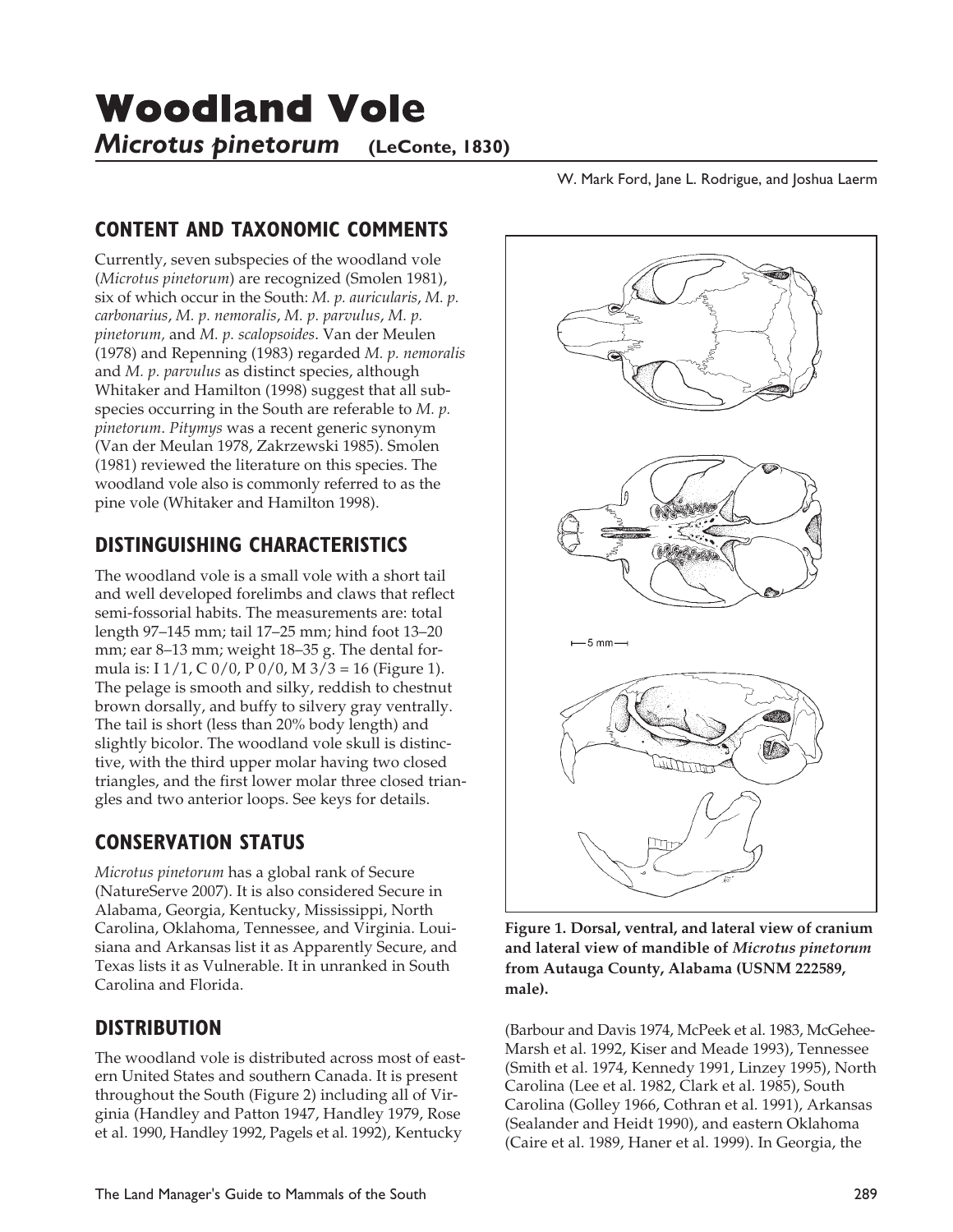species occurs statewide except for the extreme southeastern coast (Golley 1962, Laerm et al. 1982, Ford et al. 1994). Apart from the coastal regions along the Gulf of Mexico, the woodland vole also occurs throughout Alabama (Holliman 1963, Wolfe and Rogers 1969, Linzey 1970), Mississippi (Kennedy et al. 1974, Jones and Carter 1989), Louisiana (Lowery 1974, Williams et al. 1980, Mullin and Williams 1987) and eastern Texas (Davis and Schmidly 1994). In Florida, the species is restricted to the northern portions of the panhandle and north-central peninsular area as far south as the Ocala area (Neill and Boyles 1955, Arata 1965, Whitaker and Hamilton 1998).

### **ABUNDANCE STATUS**

The species is common to abundant throughout the region. Density estimates vary by season and habitat, and have been reported as high as 14/ha (Fitzgerald and Madison 1983). The species undergoes cyclic population fluctuations, usually with peak numbers in spring and fall and fewer in summer, primarily due to reproductive output (Paul 1970). Typically, woodland voles are underreported in most small mammal surveys in the region, in part due to their semi-fossorial nature and difficulty of capture (Bellows et al. 2001).

### **PRIMARY HABITATS**

The woodland vole occurs in a diversity of woodland and grassland habitats throughout the South, but deciduous forest sites with mesic, well-drained soils and a dense ground cover of litter or vegetation are preferred (Smolen 1981, Miller and Getz 1969, Getz 1985, Rhoades and Richmond 1985, Linzey 1995, Haner et al. 1999). The species spends much of its time below the litter and humus layer where it burrows and nests. There are records of woodland voles at elevations >1,300 m in the Southern Appalachian Mountains. However, generally the species is found from 600 m in the mountains to near sea level on the Atlantic Coastal Plain (Linzey 1995, Ford et al. 2000, Bellows et al. 2001). It also is commonly associated with upland grassy areas, fencerows, railroad rightsof-way, cropland, and orchards. Woodland voles frequently can cause economic damage by root-girdling fruit trees and consuming crops (Eadie 1954, Anthony and Fisher 1977, Smolen 1981, Whitaker and Hamilton 1998).

### **REPRODUCTION**

Regional populations probably breed throughout the year; however, some studies suggest most activity is concentrated from March through October. Farther north, reproductive activity may decline or cease by



**Figure 2. Distribution of** *Microtus pinetorum* **in the South: (1)** *M. p. auricularis***; (2)** *M. p. carbonarius***; (3)** *M. p. nemoralis***; (4)** *M. p. parvulus***; (5)** *M. p. pinetorum***; (6)** *M. p. scalopsoides***.**

early winter (Benton 1955). Upwards of 4 litters of 1–6 neonates are produced annually. Gestation is 20–24 days and young are weaned at 17–21 days. Individuals are sexually mature by 6–8 weeks (Horsfall 1963, Paul 1970, Valentine and Kirkpatrick 1970, Goertz 1971, Cengel et al. 1978, Schadler and Butterstein 1979).

## **FOOD HABITS**

The diet of the woodland vole varies seasonally. Forb and grass roots predominate in spring and summer, whereas seeds and fruit are consumed in fall, and bark and roots are utilized in winter (Benton 1955, Cengel et al. 1978). Habitat also effects diet as woodland voles in orchards and grassland habitats feed primarily on green vegetation and those in woodlands eat greater seed amounts. *Endogone* fungus and insects also have been recorded as food items (Linzey 1995, Whitaker and Hamilton 1998).

### **ASSOCIATED SPECIES**

Regionally, common faunal associates include the northern short-tailed shrew (*Blarina brevicauda*), southern short-tailed shrew (*B. carolinensis*), least shrew (*Cryptotis parva*), pygmy shrew (*Sorex hoyi*), southeastern shrew (*S. longirostris*), cotton mouse (*Peromyscus gossypinus*), white-footed mouse (*P. leucopus*), eastern harvest mouse (*Reithrodontomys humulis*), hispid cotton rat (*Sigmodon hispidus*), meadow jumping mouse (*Zapus hudsonius*), meadow vole (*M. pennsylvanicus*), and prairie vole (*M. ochrogaster*).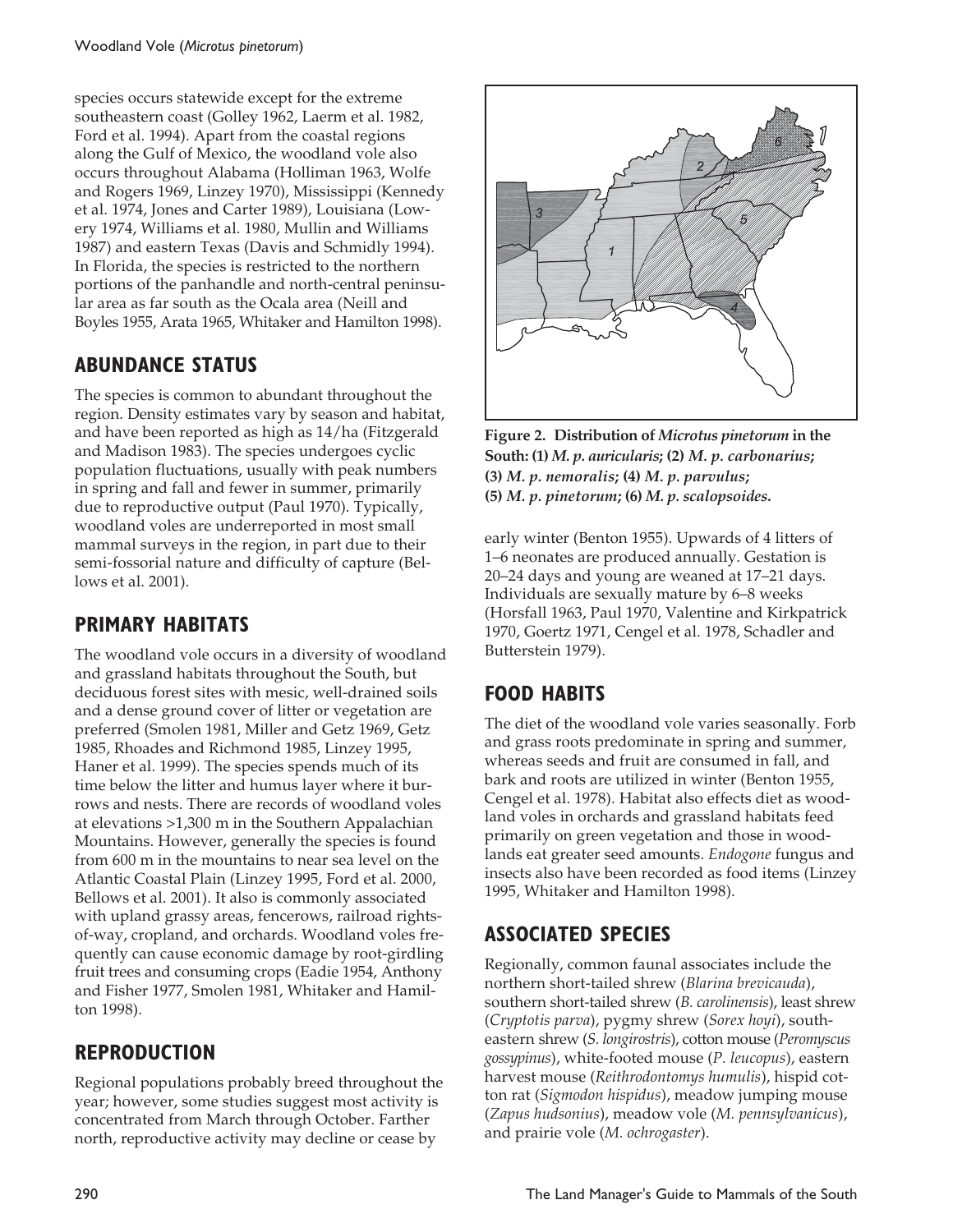#### **VULNERABILITY AND THREATS**

Nowhere within its distribution does the woodland vole appear to be vulnerable or threatened. Locally, it often is regarded as a serious pest species for agriculture, horticulture, and silviculture that requires control (Eadie 1954, Anthony and Fisher 1977, Smolen 1981).

#### **MANAGEMENT SUGGESTIONS**

In areas where woodland voles are causing economic damage, population control or cultural management may be necessary. Grass and weed control around young fruit trees can prevent damage by woodland voles during the growing season. Additionally, stem exclosures constructed of hardware cloth extending below the ground line can protect young trees during the winter months. Toxic baits have been used in areas where high vole populations are causing extensive damage (Fisher and Hygnstrom 2003).

#### **REFERENCES**

- Anthony, R. G., and A. R. Fisher. 1977. Wildlife damage in orchards: A need for better management. Wildlife Society Bulletin 5:107–112.
- Arata, A. A. 1965. Taxonomic status of the pine mouse in Florida. Journal of Mammalogy 46:87–94.
- Barbour, R. W., and W. H. Davis. 1974. Mammals of Kentucky. University of Kentucky, Lexington, Kentucky, USA.
- Bellows, A. S., J. F. Pagels, and J. C. Mitchell. 2001. Macrohabitat and microhabitat affinities of small mammals in a fragmented landscape on the upper Coastal Plain of Virginia. American Midland Naturalist 146:345–360.
- Benton, A. H. 1955. Observations on the life history of the northern pine mouse. Journal of Mammalogy 36:52–62.
- Caire, W. J. D. Tyler, B. P. Glass, and M. A. Mares. 1989. Mammals of Oklahoma. University of Oklahoma, Norman, Oklahoma, USA.
- Cengel, D. J., J. E. Estep, and R. L. Kirkpatrick. 1978. Pine vole reproduction in relation to food habits and body fat. Journal of Wildlife Management 42:822–833.
- Clark, M. K., D. S. Lee, and J. B. Funderburg, Jr. 1985. The mammal fauna of Carolina bays, pocosins, and associated communities in North Carolina. Brimleyana 11:1–38.
- Cothran, E. G., M. H. Smith, J. O. Wolfe, and J. B. Gentry. 1991. Mammals of the Savannah River Site. Savannah River Ecology Laboratory, Savannah River Site, National Environmental Research Park Program SRO-NERP-21:1–176.

Davis, W. B., and D. J. Schmidly. 1994. The mammals of Texas. Texas Parks and Wildlife, Austin, Texas, USA.

- Eadie, W. R. 1954. Animal control in field, farm, and forest. MacMillan, New York, New York, USA.
- Fisher, D. D. and S. E. Hygnstrom. 2003. Controlling vole damage. *http://www.ianr.unl.edu/pubs/wildlife/g887.htm*.
- Fitzgerald, R. W. and D. W. Madison. 1983. Social organization of a free-ranging population of pine voles, *Microtus pinetorum*. Behavioral Ecology and Sociobiology 13:183–187.
- Ford, W. M., J. Laerm, D. C. Weinand, and K. Barker. 1994. Abundance and distribution of shrews and other small mammals in the Chattahoochee National Forest of Georgia. Proceedings of the Annual Conference Southeastern Association Fish and Wildlife Agencies 48:310–320.
- Ford, W. M., M. A. Menzel, T. S. McCay, J. W. Gassett, and J. Laerm. 2000. Woodland salamander and small mammal responses to alternative silvicultural practices in the southern Appalachians of North Carolina. Proceedings of the Annual Conference of Southeastern Association of Fish and Wildlife Agencies 54:214–250.
- Getz, L. L. 1985. Habitats. Pages 286–309 *in* R. H. Tamarin, editor. Biology of New Word *Microtus*. Special Publication, American Society of Mammalogists 8:1–893.
- Goertz, J. W. 1971. An ecological study of *Microtus pinetorum* in Oklahoma. American Midland Naturalist 86:1–12.
- Golley, F. B. 1962. Mammals of Georgia: A study of their distribution and functional role in the ecosystem. University of Georgia, Athens, Georgia, USA.
- Golley, F. B. 1966. The mammals of South Carolina. Contributions from the Charleston Museum XV, Charleston, South Carolina, USA.
- Handley, C. O., Jr. 1979. Mammals of the Dismal Swamp: A historical account. Pages 297–357 *in* P. W. Kirk, Jr., editor. The Great Dismal Swamp. University of Virginia, Charlottesville, Virginia, USA.
- Handley, C. O., Jr. 1992. Terrestrial mammals of Virginia: Trends in distribution and diversity. Virginia Journal of Science 43:157–169.
- Handley, C. O., Jr., and C. P. Patton. 1947. Wild Mammals of Virginia. Virginia Commission of Game and Inland Fisheries, Richmond, Virginia, USA.
- Haner, T. W., R. W. Farrar, and G. D. Schnell. 1999. Range extensions of the woodland vole (*Microtus pinetorum*) and two other species in northwestern Oklahoma. The Southwestern Naturalist 44:407–409.
- Holliman, D. C. 1963. The mammals of Alabama. Dissertation, University of Alabama, Tuscaloosa, Alabama, USA.
- Horsfall, F., Jr. 1963. Observations on fluctuating pregnancy rate of pine mice and mouse feed potential in Virginia orchards. American Society of Horticulture Science 83:276–279.
- Jones, C., and C. H. Carter. 1989. Annotated checklist of the recent mammals of Mississippi. Occasional Papers of The Museum, Texas Tech University, 128:1–9.